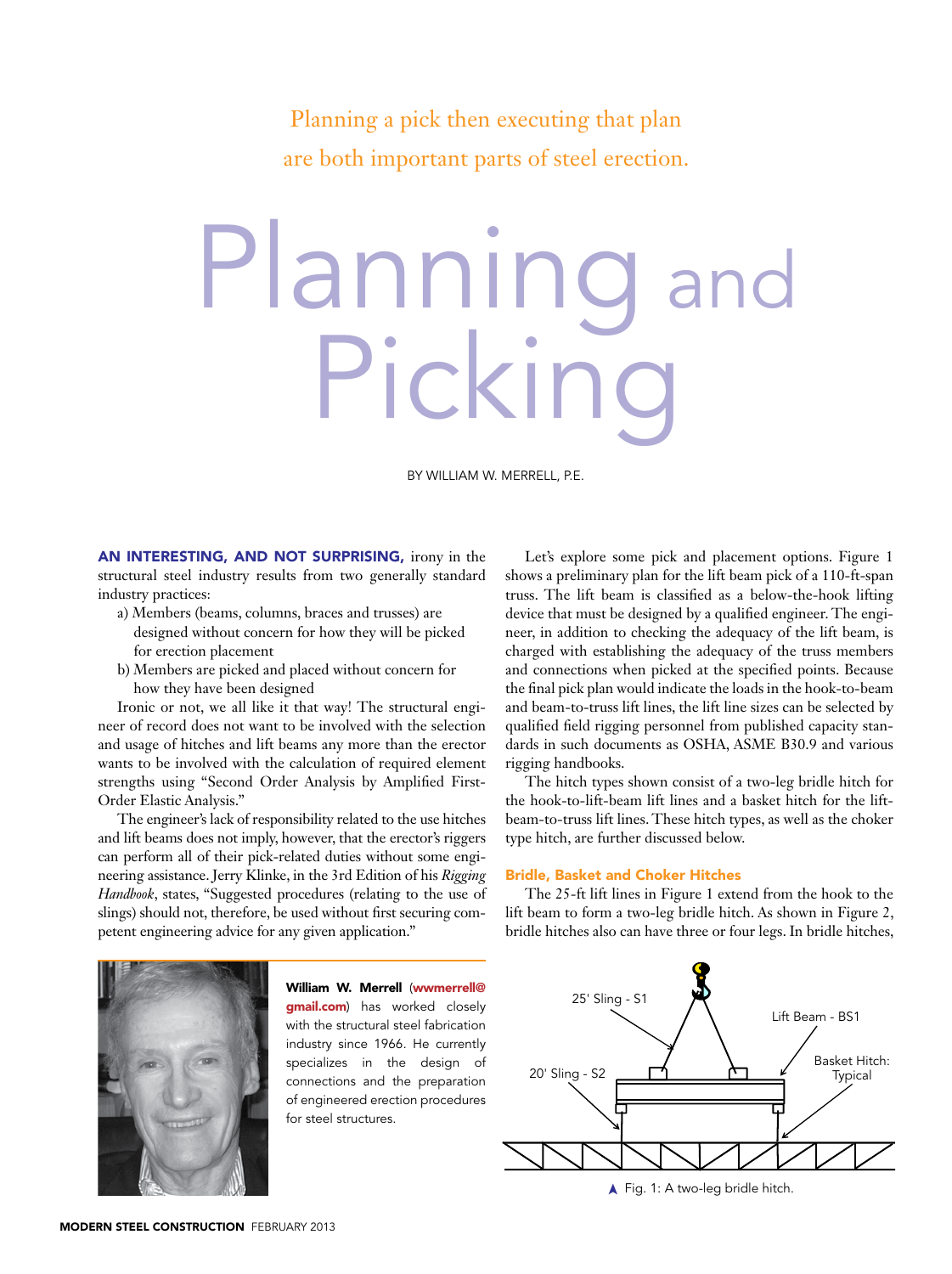

➤Fig. 2: Three-leg and four-leg bridle hitches.

the upper end of the sling is attached to the lifting device and the lower sling end is attached to the load to be picked by means of an engineered connection. A typical connection design consists of a lug plate and shackle.

In three-leg bridle hitches the picked load is shared by all legs. Care

ging crew with four-leg bridle hitches to ensure that the load can be shared equally by all legs. While ASME B30.9 tables show all four legs as sharing the load, it is common practice by many to design the hitch such that the load is carried by two legs with the other two legs acting to provide pick stability.

ASME B30.9 defines a basket hitch as "a method of rigging a sling in which the sling is passed around the load and both loop eyes are attached to the lifting device." Implicit in this definition is the fact that the load is circular in cross section.

As shown in Figure 3, the "lifting device" can consist of either one or two points of sling  $\frac{Lift}{\Delta n c}$ attachment. When there are two points of sling attachment, and the lift lines are at an angle of 90° from horizontal, the hitch is sometimes referred to as a "true basket hitch." When there is one point of



attachment, as shown in Figure 3B, an adjustment factor must be applied to account for the lift angle. Published basket hitch capacity data are presented in ASME B30.9 for lift angles of 90°, 45° and 30°.

The ratio of the diameter of the picked item (D) to the diameter of the sling (d) is of significant importance. Capacity tables in ASME B30.9 limit this ratio from 15/1 to 25/1 depending on the method that was used to fabricate the loop eyes at the sling ends. For applications where the D/d ratio is less than required, an efficiency factor must be applied. Representative efficiency factors of 50%, 65%, 75%, 86% and 92% are presented in Klinke's *Rigging Handbook* for D/d ratios of 1, 2, 5, 10 and 20, respectively.

Basket hitches are frequently used to pick loads with rectangular cross sections. In such cases a D/d type efficiency factor of 50% should be applied. Because the hitch will introduce compressive forces to the picked load, the structural adequacy of the picked load must be determined by a qualified engineer. Additionally, OSHA requires that the sharp corners of the picked load be padded or covered to protect the sling.

As shown in Figure 4, a choker hitch is one in which the sling is passed around the load, then through one loop eye, with the other loop eye attached to the lifting device. ASME B30.9's published capacities are applicable for choke angles that are equal to or greater than 120°. Applicable capacity reductions for choke angles less than 120° are 87% at 90° to 120°, 74% at 60° to 89°, 62% at 30° to 59° and 49% at 0° to 29°. D/d reductions must also be made as discussed above.



 $\blacktriangle$  Fig. 4: A choker hitch.

Care must be taken to ensure that the choker hitch does not distress the picked load. In some cases a qualified engineer will be required to confirm the adequacy of the picked item.

## Lift Beams

Structural devices located between the crane hook and the load to be picked are referred to as lift beams. These devices also may be referred to as balance or spreader beams.

The governing codes and specifications for lift beams include ANSI/ASME B30.20-2010, *Below-the-Hook Lifting Devices*, which provides guidance for administrative and inspection activities. B30.20 references the use of ASME BTH-1, *Design of Below-the-Hook Lifting Devices*, for the design of the lift beam itself. The design provisions of ANSI/AISC 360-10, *Specification for Structural Steel Buildings*, can be conservatively implemented if adjustments are made to ensure that the lift beam safety factors are in the neighborhood of 3.

Central to the task of lift beam design is the determination of the total load to be picked. That total includes the dead load 3A 3B component of the picked load, slings, connection hardware and lift beam plus an allowance for the more subjective loading resulting from possible impact, load acceleration and load deceleration. In an article in the 4th Quarter 1991 *Engineering Journal*, "Design and Construction of Lifting Beams" (available online at **www.aisc. org/ej**) author Dave Ricker proposed using a factor of 1.8 on the calculated picked dead loads to cover these subjective items.

> The ultimate load for slings with manufactured eyes is five times the working load limit, and the ultimate load for shackles is 6 to 1. In consideration of these large safety factors, the appropriate safety factor for the design of the lugs that connect the sling hardware to the lift beam comes into question. One practical approach is to set the lug plate safety factor, for all applicable lug limit states, to values that are comparable to the safety factors used in the design of the lift beam.